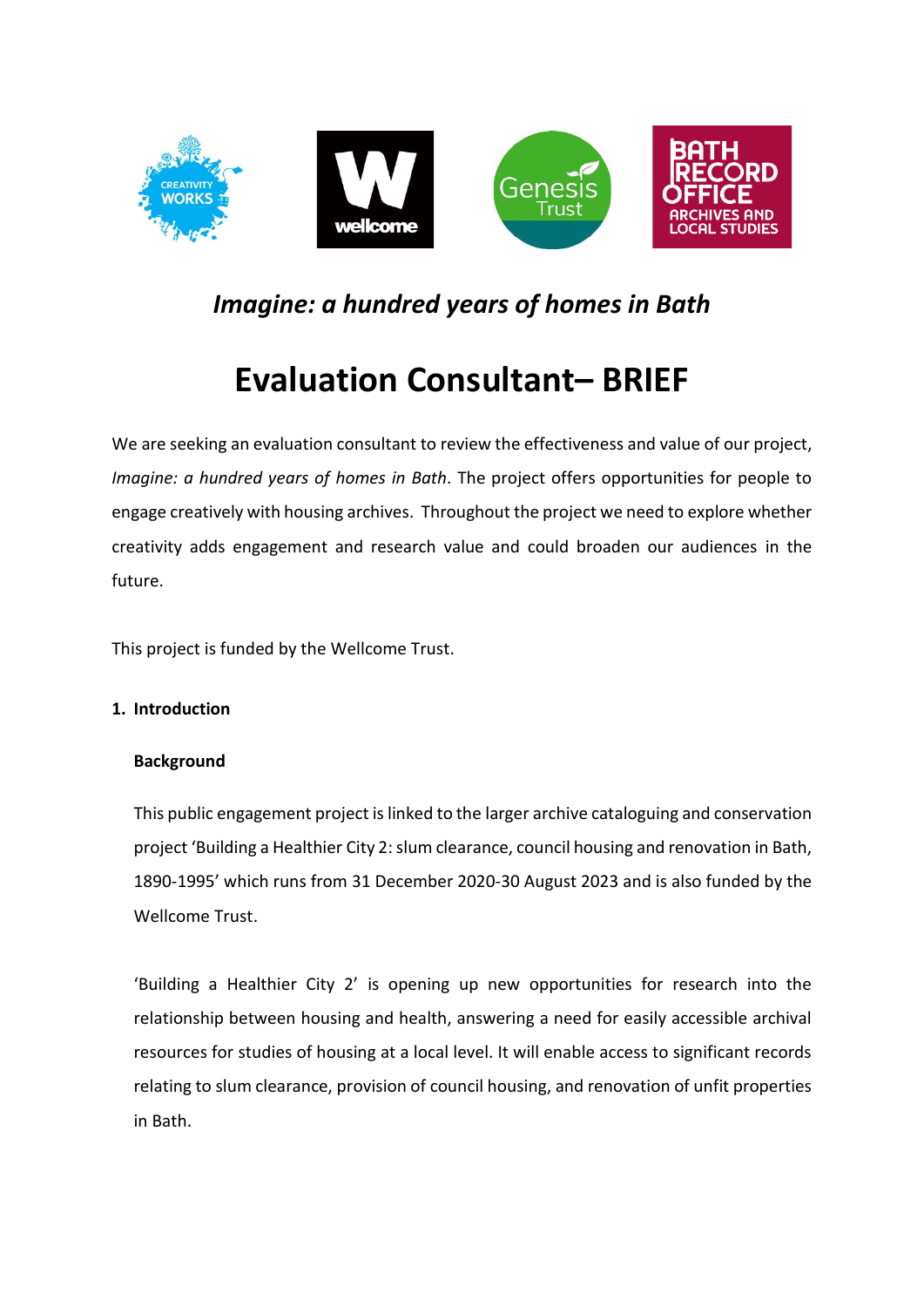Spanning over a century, the records are valuable in enabling researchers to understand the different ways in which unhealthy housing was replaced or renovated, and to assess the success and failings of different approaches. Much research on housing and public health confines itself to readily available, top-level resources and published local medical officer of health reports. Studying in detail how national and local policies were actually implemented, and assessing their effectiveness, enables a much more complete understanding of the relationship between housing policies and health outcomes.

#### **Summary of engagement project**

As part of the larger project, Bath Record Office (BRO) has been able to apply to the Wellcome Trust for additional funding for engagement activities with local community groups, in partnership with [Creativity Works](https://www.creativityworks.org.uk/) and the [Genesis Trust.](https://genesistrust.org.uk/)

The engagement project aims to:

- work with two community groups affected by housing issues to develop artist-led workshops exploring housing archives;
- deliver creative archive workshops to participants from the groups, to promote wellbeing;
- evaluate creative approaches to archive engagement;
- broaden Bath Record Office's collections by preserving creative responses from the groups;
- provide public engagement experience for Bath Record Office staff.

The records of Bath's housing history offer outstanding opportunities for research into the relationship between housing and health. Whilst they are principally made available through traditional channels, this project will provide BRO staff with an opportunity to introduce members of the community affected by housing issues to original housing records.

These records were created by the Council for official purposes. Through engaging activities facilitated by artists, supported by community ambassadors, and project managed by Creativity Works (our community engagement partner), this project will allow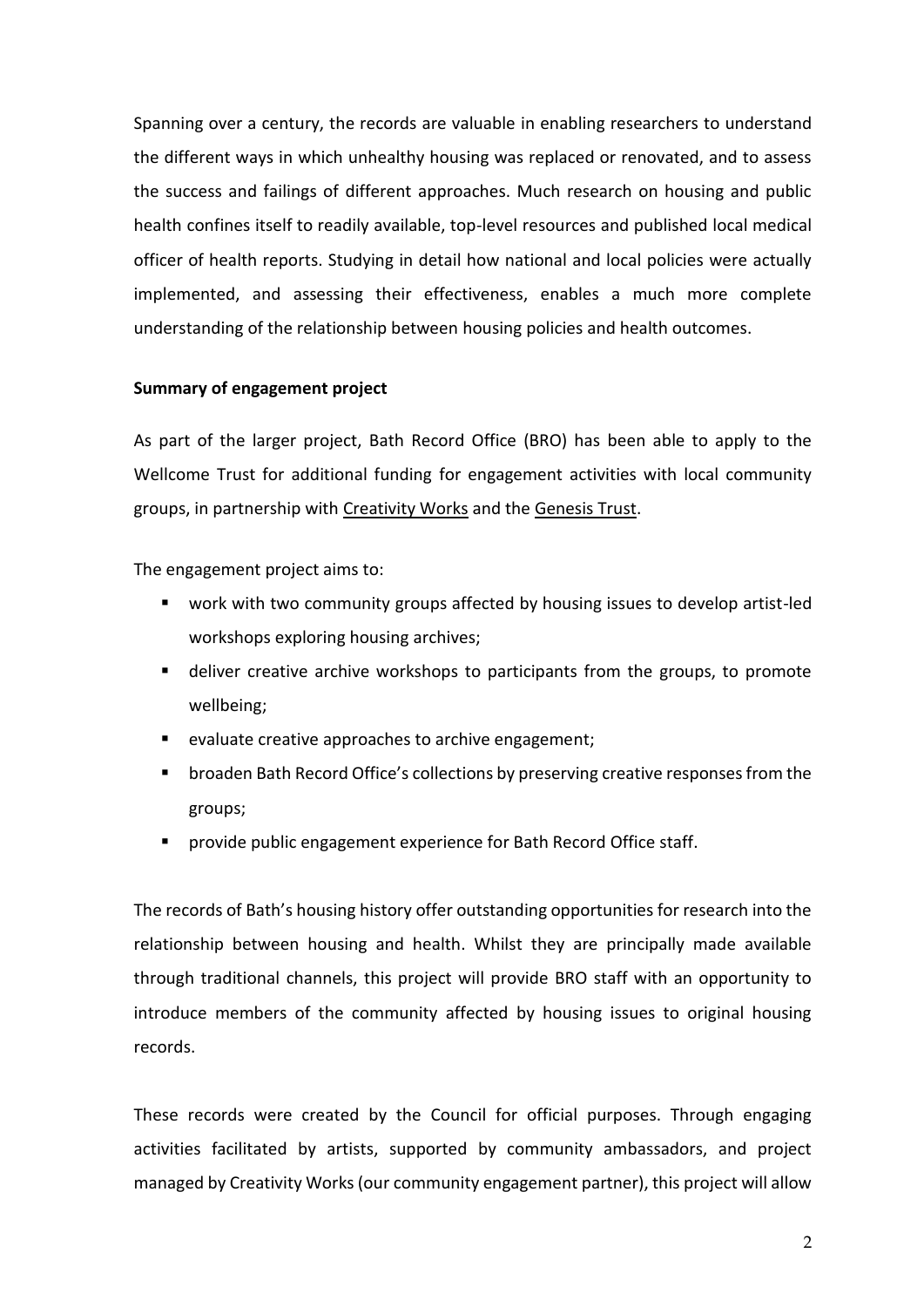participants to interact with records of the past in the light of their own experiences, providing them with creative space and enhancing wellbeing. BRO hopes to collect, preserve and make available some of the creative responses, broadening the perspectives available to researchers in the archive.

In-depth evaluation will explore whether creativity adds engagement and research value and could broaden our audiences, to inform future work.

# *2***. Scope of Works**

The aims of the evaluation will be to:

- Assess the participants perceptions and awareness of archives and BRO, their perceptions of their community and relationship with housing prior to and post engagement.
- Assess the value of creative engagement with archives, for both participants and BRO.
- Evaluate the process of BRO working in partnership with local community groups.

The evaluator will be expected to:

- Develop evaluation methods and set out the framework of approach.
- Complete the gathering of qualitative data and evaluation from staff, participants, and other partners. This will include attending some group sessions and conducting in-person evaluation.
- **EXECTE ADMOCRY EXECTE FIGHTS IN EXECTE THE RETAINI** Petain evaluation records, to include any feedback from the sessions with participants.
- Complete the final evaluation report, including recommendations for future engagement.

Final report will be shared within the partner organisations and more widely.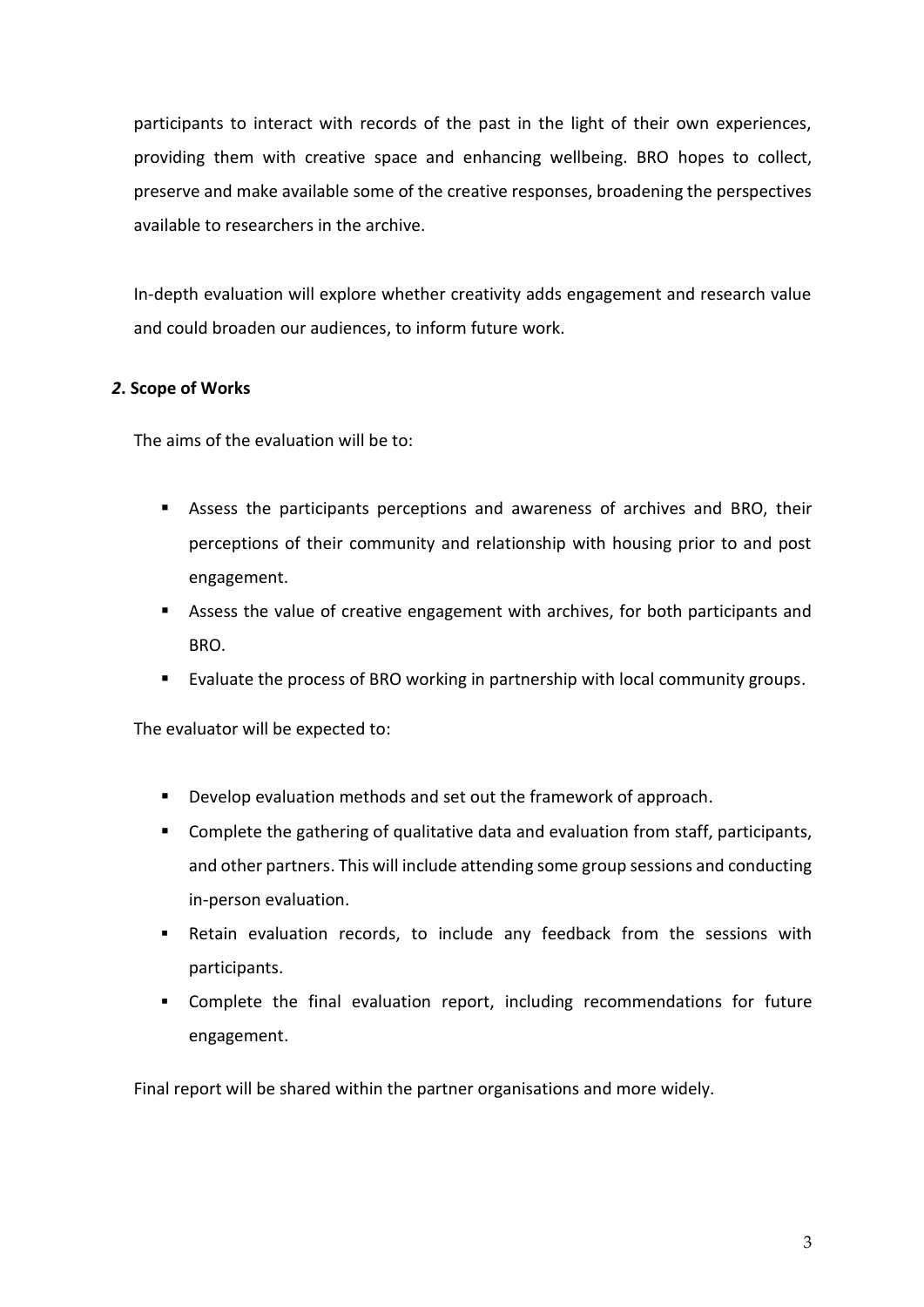#### **3. Programme:**

The two community groups are:

**Get Creative -** a peer led group for adults of a wide range of ages based at Foxhill Hub, Bath. They work in a variety of mixed media, using creative arts to support their wellbeing. Foxhill residents have recently won a Judicial Review to save 542 of their homes from demolition.

**Genesis Trust** - offers immediate practical help to people in Bath who are hungry, homeless and vulnerable. It provides long-term help and opportunities for people to rebuild their lives and work towards independence.

Dates for consultant work delivery is **July to October 2022.**

It is estimated that the budget will allow for a consultant to undertake 15 days' work spread across the project period with the evaluation framework delivered by mid-July and final evaluation report delivered end of October 2022.

| Date                | <b>Activity</b>                                                                                         |
|---------------------|---------------------------------------------------------------------------------------------------------|
| 9 May               | Deadline for artists applications                                                                       |
| 10 May              | Community group selection for Creative Facilitator interview by<br>Creativity Works and 'Get Creative'  |
| 17 May              | Interviews for the Creative Facilitator undertaken by Creativity<br>Works and 'Get Creative'            |
| $W/C$ 23 May        | Advertise for the Evaluation Consultant post                                                            |
| Midnight 12 June    | Deadline for Evaluation Consultant applications                                                         |
| 14 June and 21 June | 2 Taster sessions for 'Get Creative' group with artists based on<br><b>Bath Record Office resources</b> |
| 15 June             | <b>Shortlist for Evaluation Consultant</b>                                                              |

#### **Proposed Project Programme**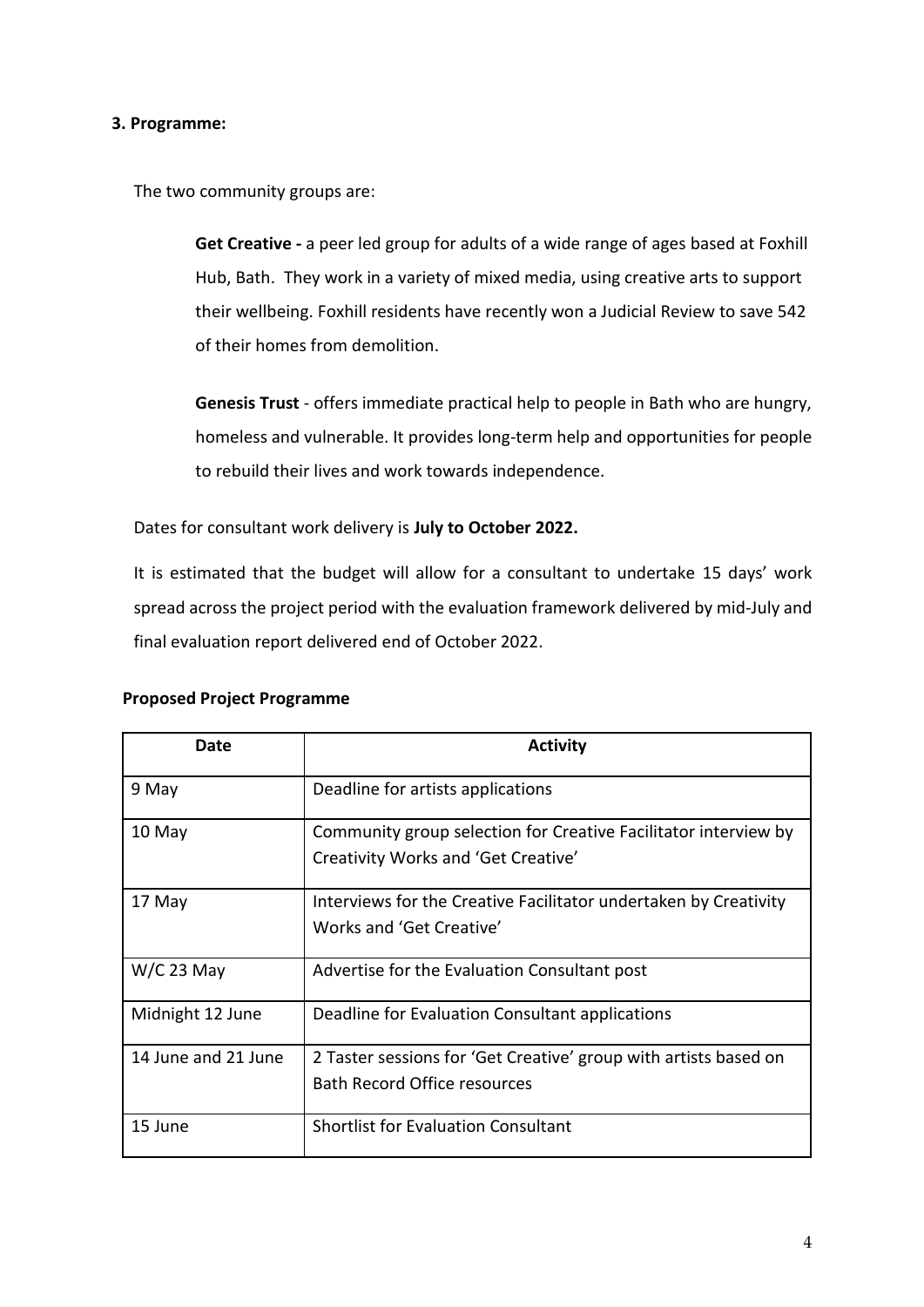| 21 June                   | Interviews for Evaluation Consultant                                                                |
|---------------------------|-----------------------------------------------------------------------------------------------------|
| 28 June-2 August          | 6 creative sessions with each 'Get Creative' group                                                  |
| 17 July                   | Evaluation framework completed, followed by approval from<br>Project staff                          |
| 18 August                 | Taster session for Genesis Trust group with artists based on Bath<br><b>Record Office resources</b> |
| 25 August-29<br>September | 6 creative sessions with Genesis Trust group                                                        |
| 6 October (TBC)           | Genesis Trust review session. Evaluator presence highly advised                                     |
| 21 October                | Submission of a draft of the report from Evaluation Consultant,<br>for Project Staff review         |
| 31 October                | Submission of the final report from Evaluation Consultant                                           |

#### **5. Management Reporting Structure**

Reporting directly to Bath Record Office.

The Project Team is made up of:

# **Bath Record Office**

Lucy Powell – Project Lead Archivist Drew Westerman – Project Archivist Hannah Whittingham – Project Archivist

#### **Creativity Works**

#### **Genesis Trust**

#### **6. The Selection Process**

The consultant will not be selected on the basis of price alone as many factors will affect the success of the project. The following, in no particular order, will be taken into consideration in the selection process.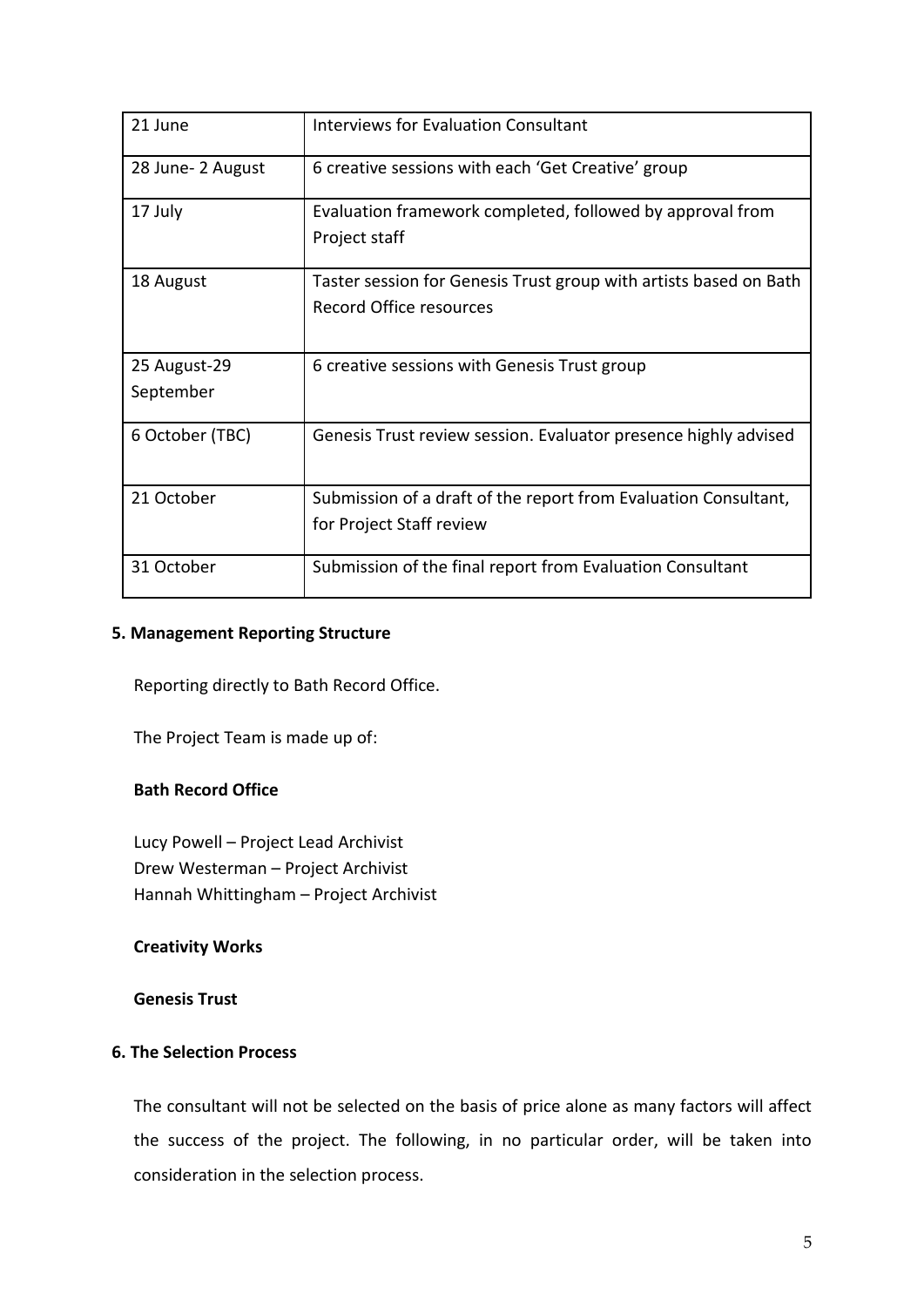- Relevant experience
- Price
- Quality of work
- Relationship with previous clients/references
- Ability to work with Client to overcome issues
- Approach to working with the Client
- Current workload and capacity to undertake this project

We aspire to have a diverse and inclusive workplace and strongly encourage suitably qualified applicants from a wide range of backgrounds to apply.

Competitive tendering exercises will be used to ensure value for money is achieved, taking into consideration proposed fees and quality of service.

Application tenders will be received and reviewed by the Project Team.

There will be a short list of candidates selected for interview. Interviews via zoom will enable a final decision to be made.

# **7. Submission**

Tenders to be received by midnight on the **12 June 2022**

Tenders to be submitted to Bath Record Office via email: archives@bathnes.gov.uk

Any enquiries about this project to be directed to Hannah Whittingham via email hannah whittingham@bathnes.gov.uk or alternatively by phone (01225 477421).

#### **To make an application**

Please include an up-to-date CV with covering letter providing recent examples of how you meet the specifications of the brief and your daily rate. Please also provide a basic outline